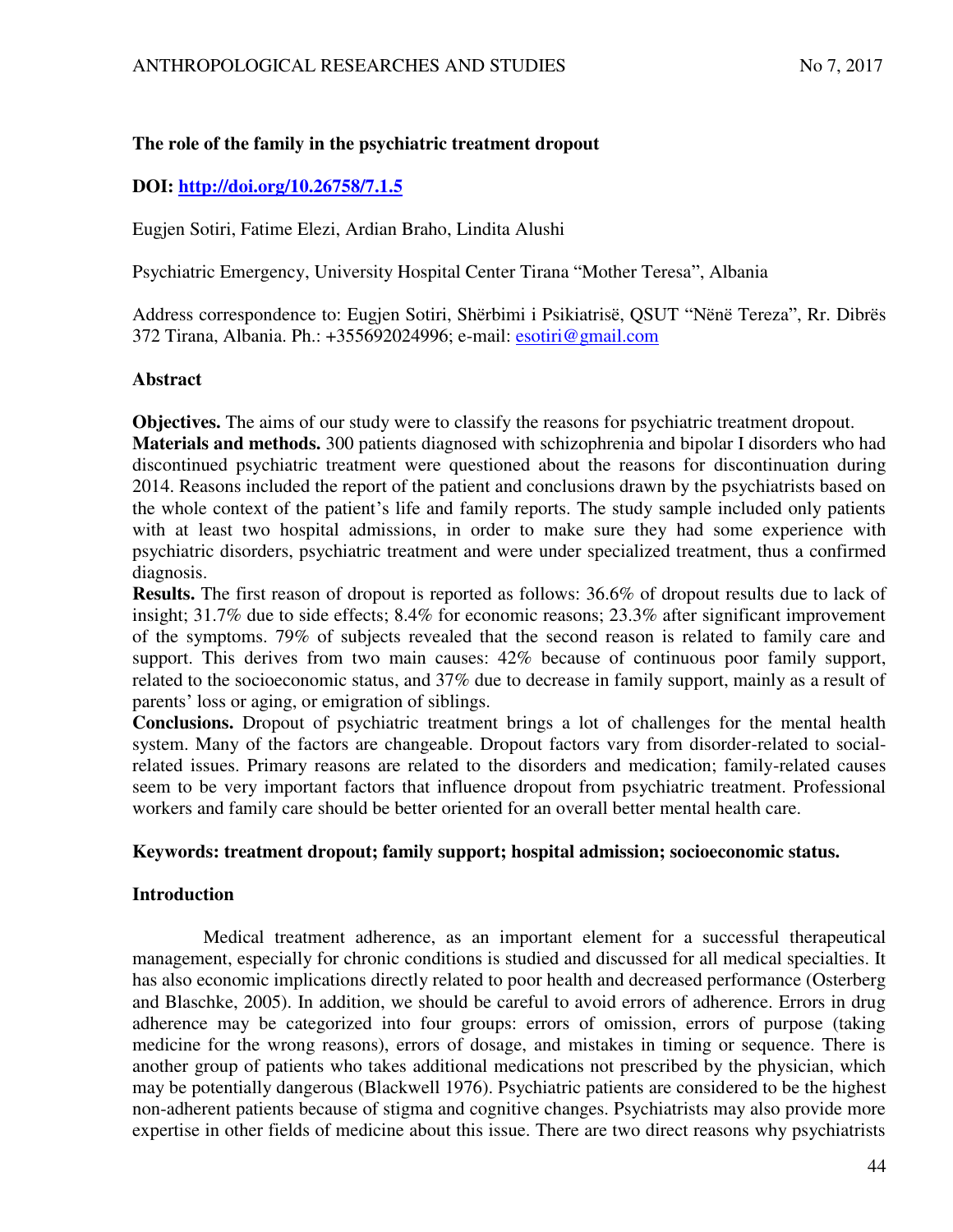need to concern themselves with the problems of adherence. The first is the implication it has for personal practice; another is to provide expert consultation to other health professionals on the management of adherence in general medical practice. Two of the important contributions of psychiatry to the rest of medicine may be a better understanding of the extent to which treatment is specific and of the degree to which treatment can be implemented (Blackwell, 1976). These conclusions, made about forty years ago, are still relevant. Further studies have implied much more implications. This includes also socioeconomic reasons. One of the non-adherence models is drug treatment dropout (Blackwell, 1976). There are many risk factors for dropout. The behavioral model of access to health care offers a framework for organizing findings on predictors of dropout. Dropout risk can be viewed as a joint function of predisposing demographic factors (gender and age), social factors (marital status and education), enabling factors (health insurance, income, and number of providers), and needs (psychiatric disorder, co-morbidities, and past treatment) (Olfson et al., 2009).

With reference to the specifics of Albania, we believe that many of the latest changes and reforms have affected mental health system and the mentality about mental health may not be quite coherent with these changes. There has been a debate between those who favor providing mental health treatment and care in hospitals, and those who prefer providing it in community settings, primarily or even exclusively. A third alternative is to utilize both community services and hospital care. In this balanced care model, the focus is on providing services in normal community settings close to the population served, while hospital stays are as brief as possible, promptly arranged and used only when necessary. This balanced interpretation of community-based services goes beyond the rhetoric about whether hospital care or community care is better and instead encourages consideration of what blend of approaches is best suited to a particular area at a particular time. Primary care staff will probably need to provide most if not all of the mental health services in primary health care settings, with specialist backup to provide training, consultation, inpatient assessment and treatment that cannot be provided in primary care. Some low-resource countries may, in fact, be in a pre-asylum stage, in which the apparent community care, in fact, represents widespread neglect of the mentally ill (Thornicroft and Tansella, 2003). The major recent change in mental health care system in Albania is the development of community mental health care. This strategy, which has been introduced since the early 2000s, started to be implemented later. Considering the difficulties of a country in development, it has not been fully put into effect. The first rapid developments have been followed by a plateau phase in the implementation. Logistic, financial and human resources factors contribute to this deceleration. This situation has influenced the treatment of mentally ill patients, as the follow-up of a patient in the community is important for the medical treatment and social inclusion with direct consequences on the overall functioning of mental health patients. However, this process will continue and mental health services will provide better care for the patients. Key issues of the strategy to provide better care include further development of psychosocial services and performance indicators for mental health services (Ministry of Health Albania, 2013). On the other hand, if community services are not quite developed or lack adequate human and logistic resources, the role of the family in supporting mental health patients with or without function decreases. Primary care system also offers only rudimentary mental health care and is not contributing quite enough for the treatment.

In this context, it is very important to explain the mentality of Albanian society related to family connections. Traditionally, the Albanian family has been the primary source of support for its members. This support includes patient support and in the case of a psychiatric patient, it has a greater role because of the lack of insight of a psychiatric patient compared to a patient with a medical condition. This approach has increased the total burden of care for the families (Leggatt,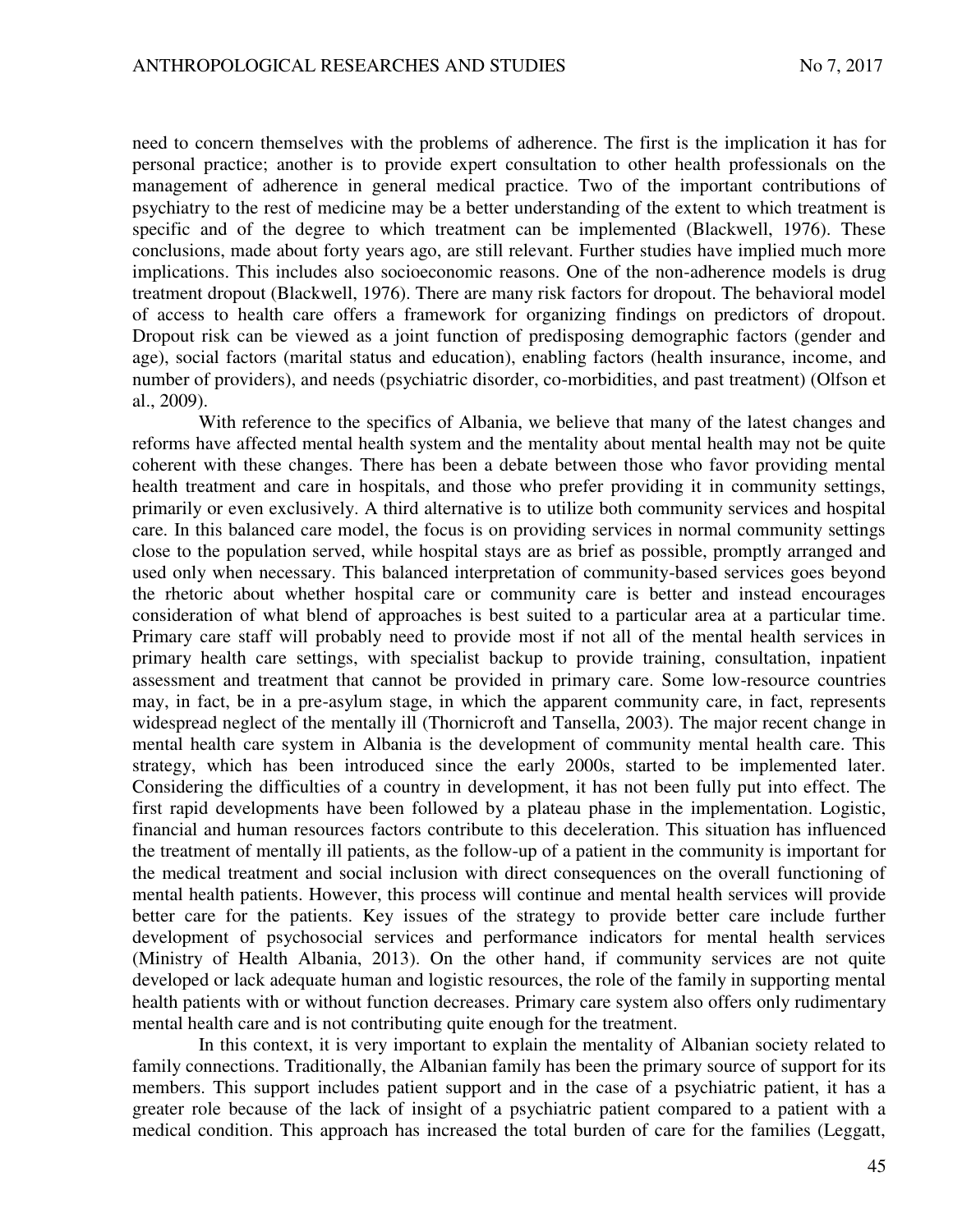2002). Traditionally, large psychiatric hospitals have been shelters for a wide range of mentally ill patients (Leggatt, 2002). This approach has ensured the drug treatment of these patients, but it has not offered multidisciplinary treatment, which may also help psychiatric patients to preserve skills and to develop new ones. Community care intends toward a multidisciplinary approach for the mentally ill persons and also for the inclusion of these patients in the society, but Albania suffers from insufficiency of human resources and population coverage (WHO Aims Report, 2006), thus family burden is increased and family care has to take a greater role in the management of patients. The rate of hospitalization decreased initially, but it started to increase again, due to increased family burden. This results in loss of energy and leads to poor adherence and dropout of psychiatric treatment, which seems to be an important factor for the increase of hospitalization rate and the overall quality of life for the mentally ill patients (Tehrani et al., 1996; Masaki et al., 1997; Furegato, Castro and Santos, 2011). In the Albanian context, the family has a crucial role in the management of patients. There are also strong relations with the role of family care, psychiatric treatment dropout, psychiatric hospitalizations and quality of life of the patients (Furegato, Castro and Santos 2011; Baekeland and Lundwall, 1975; Chen, 1991).

### **Materials and methods**

This is an observational study with descriptive components. The study included 300 patients who came for consultation in the hospital's psychiatric service in Tirana, Albania, during 2014. Subjects were patients suffering from schizophrenia and bipolar I disorder diagnosed according to DSM-IV-TR criteria, and having discontinued the treatment. At least two hospital admissions were among the selection standards to meet, in order to make sure that the patients have some experience with psychiatric disorders, psychiatric treatment and were under specialized treatment, thus a confirmed diagnosis. Another requirement was that patients should respond directly about treatment discontinuation, so the physician could have sufficient information about the life and treatment context in order to draw proper conclusions. The study also included patients who were consulted directly because of a relapse of symptoms and whose treatment was discontinued against medical advice. Patients that have not answered clearly about the reason for discontinuation and without adequate information about life context have been excluded.

To the patients' group have been posed direct questions about the cause of treatment discontinuation, and the answer has been given directly by each patient. This answer has been considered as the first reason for treatment dropout. The responses were grouped into the following categories: "I do not have money to buy medicines" - economic reasons, "I am not ill" - lack of insight, "I am very well now, why to take medicines" - improvement of symptoms (in this case we have been careful to clarify improvement of symptoms with lack of insight), "since I have taken this medicine, I have some new problems" - side effects (which have been also evaluated as side effects by the examining psychiatrist).

A group of questions about family and life context has been directed to the patient, family members, and/or accompanying person. Also, conclusions from referral documents have been carefully examined in order to have a clear picture of family involvement in the care of patients, for example: Do you take your medication yourself or someone other gives it to you? Answer: "My sister comes to my home every day and gives it to me", or: "Why after many years of maintained treatment the patient has discontinued it in this proper moment?" Answer: "Till now the mother of the patient has given the medicines rigorously, but she passed away three months ago". This group of questions also obtained data about the socioeconomic status of the patient and the family. Considering the fact that there is not an adopted scale of measuring the socioeconomic status in the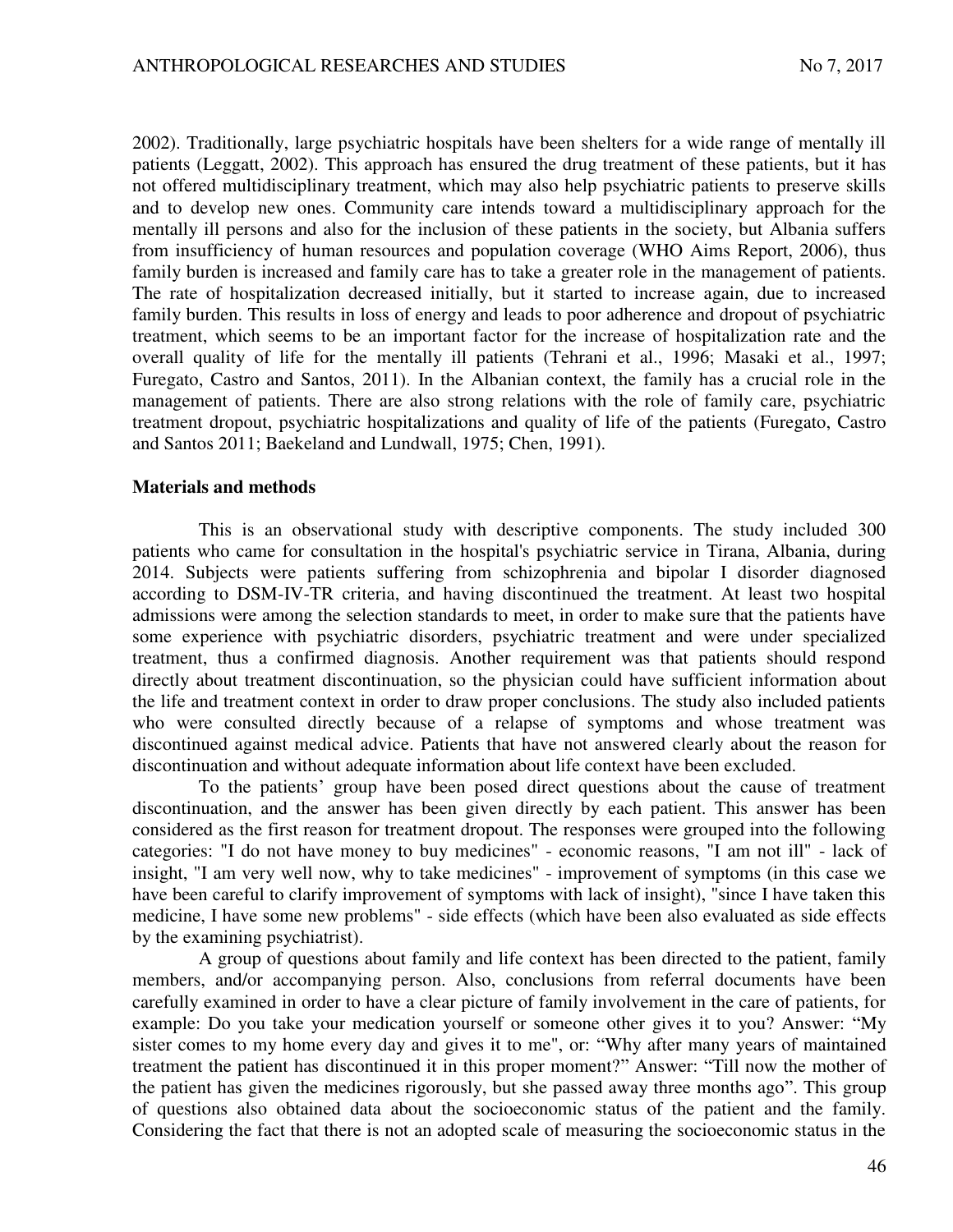country, even with its limitations, we have "classified" all family socioeconomic situations in three groups related to monthly family income: low level, ˂200 euro (146 subjects), medium level, 200- 700 euro, (96 subjects) and high level, > 700 euro monthly family income (58 subjects). Another classification is related to rural and urban inhabitants.

## **Results**

The results were classified into two major categories of reasons. The first is related to direct reasons of dropout medication without taking into consideration the context of the patient's life. Beyond the direct reasons for discontinuation, evaluation of the context of the patient's life results in the direct implication of the family as an important factor for the dropout of psychiatric treatment. The vast majority of cases revealed that the second reason for the first three groups (79% of all respondents) is related to family care and support (Table 1).

| Reasons of<br>dropout | Second reason |     | Lack of family<br>support |                | Decrease of<br>family<br>support |     | Medical<br>reasons |                | Other   |                |
|-----------------------|---------------|-----|---------------------------|----------------|----------------------------------|-----|--------------------|----------------|---------|----------------|
| First reason          | Total         |     | 42.0%                     | 126            | 37.0%                            | 111 | 11.0%              | 33             | 10.0%   | 30             |
| Lack of insight       | 36.6%         | 110 | 17.0%                     | 51             | 13.0%                            | 39  | 1.7%               | 5              | 5.0%    | 15             |
| Side effects          | 31.7%         | 95  | 14.0%                     | 42             | 11.6%                            | 35  | 3.7%               | 11             | 2.4%    | 7              |
| Improvement of        |               |     |                           |                |                                  |     |                    |                |         |                |
| symptoms              | 23.3%         | 70  | 8.7%                      | 26             | 9.7%                             | 29  | 5.0%               | 15             | $0.0\%$ | $\overline{0}$ |
| Economic<br>reasons   | 8.4%          | 25  | 2.3%                      | $\overline{7}$ | 2.7%                             | 8   | 0.6%               | $\overline{2}$ | 2.6%    | 8              |

### **Table 1. Results of dropout reasons**

Poor or discontinuous family support is reflected as the involvement of family members in the distress that a particular patient produces to them. Usually, as reported, family members get involved only if the patient affects their lives directly (e.g.: aggressive behavior inside or outside the home). In most of the cases, the family members are satisfied if the patients do not pose risk to them. The lower socioeconomic level of family members resulted in higher dropout rates and nearly half of all subjects (48.6%) are in this group, while medium socioeconomic group includes 32% of all subjects. On the other hand, the higher socioeconomic level group (19.3%) has the lowest number of subjects, consequently reflecting a better level of support. Also, rural area inhabitants show a poor level of support (59%). In this last case, stigma, lifestyle and education level are also some of the components that hinder social inclusion of patients. All these factors imply that socioeconomic status of the patient and his family has an important effect in treatment dropout (Table 2).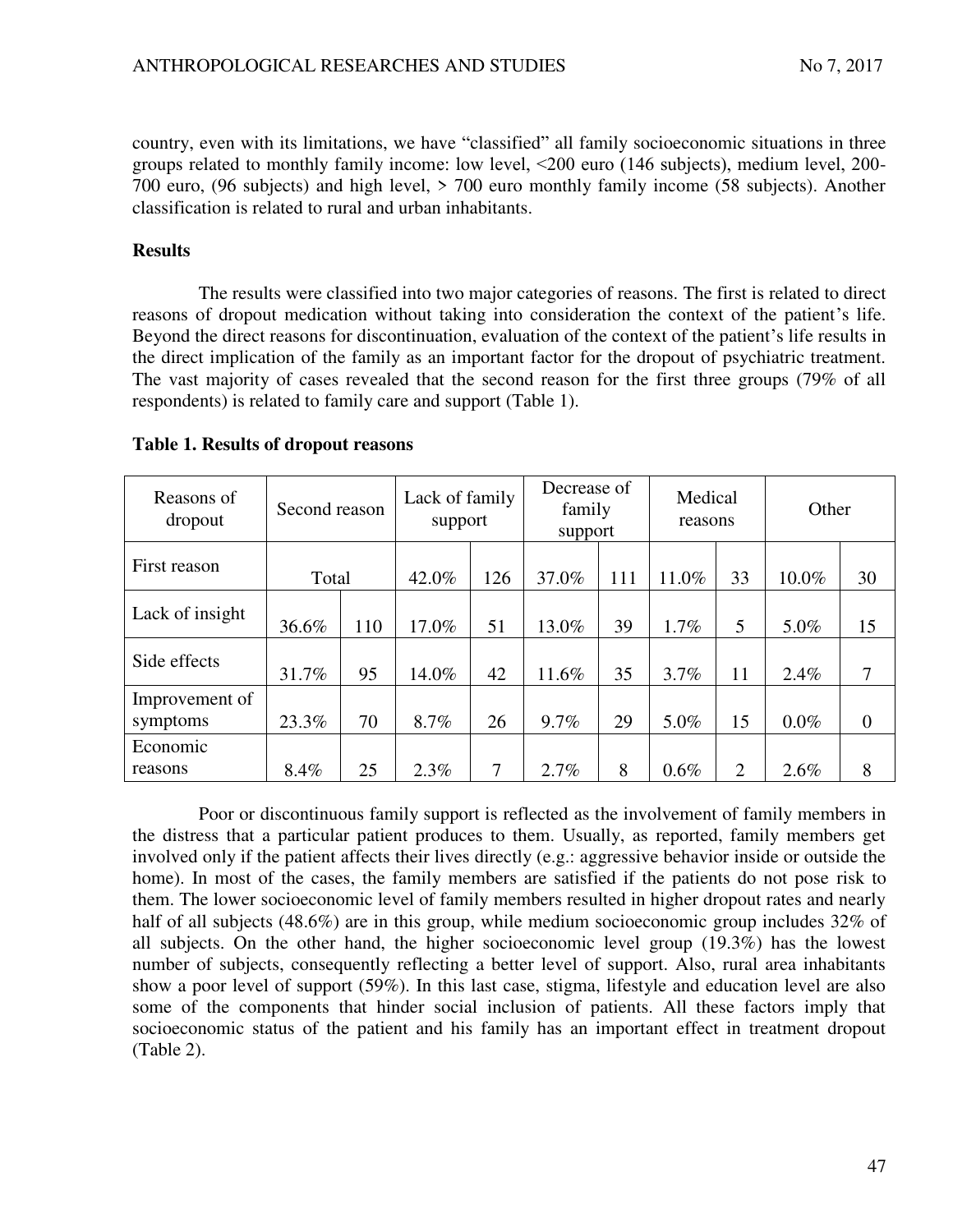| Socioeconomic<br>relations | Income |     | Low   |     | Medium   |    | High    |    |  |
|----------------------------|--------|-----|-------|-----|----------|----|---------|----|--|
|                            | Total  |     | 48.6% | 146 | 32.0%    | 96 | 19.3%   | 58 |  |
| Rural                      | 59%    | 177 | 34.0% | 102 | $18.0\%$ | 54 | $7.0\%$ |    |  |
| Urban                      | 41%    | 123 | 14.6% | 44  | 14.0%    | 42 | 12.0%   | 37 |  |

### **Table 2. Socioeconomic relations**

Another observation is that many of the patients with good support in their personal history, as reported by caregivers or referral documents (37%), have a decrease in family support as a result of a new family situation. For a considerable percentage of patients (30%), the challenge is represented by a parent's loss, while for a smaller ratio (13.5%) by aging of the parents, who cannot longer provide the same level of care. The rest of this group (56.5%) has had support from their siblings, whose emigration has resulted in decreased support for these patients.

### **Discussion**

The above-mentioned observational data with simple descriptive evaluation make us aware of the limitations of this study. The resulted data show that factors influencing psychiatric treatment dropout range from purely psychiatric to purely social, as well as overlaps between them (Osterberg and Blaschke, 2005). On the other hand, literature and studies in other countries sometimes provide different conclusions and also contradictory conclusions about dropout rates and predictors (Ribeiro et al., 2012), which may also indicate that in different cultures and conditions the evaluation of a situation should probably be started from different assumptions (Reneses et al., 2009). Data for this evaluation have been gathered only in one hospital. Other studies point out hat even in welldesigned studies national surveys should be performed for more comprehensive data and results (Olfson et al., 2009). There are studies that report a higher number of dropouts in lower socioeconomic level patients (Bruwer et al., 2011), and also studies that reveal a higher percentage of dropouts related to the lower socioeconomic status of their families (Pelkonen et al., 2000). Similar findings related to the impact of the socioeconomic level were obtained within the current study. Considering the outcomes of treatment dropout especially in the group of patients suffering from psychotic disorders, it is very important to raise the awareness of psychiatrists and to work and educate family members of patients to detect early signs of treatment dropout (Hui et al., 2000). Considering the fact that lack of insight is the most frequent factor in our observation compared to international data, this seems to be somewhat higher than other countries. This situation may be explained by the heavy workload of the psychiatrists in Albania and rudimentary multidisciplinary approach.

However, this is the first attempt to evaluate dropout factors and the relation with the family support in Albania. As literature indicates, there are many overlaps between various locations about the same issues related to dropout of treatment, also there are some local factors especially related to the family connections and to the specific situation in Albania. As previously mentioned, these specificities concern the rudimentary support within primary care facilities for mental health services and the shortage of community mental health care. In this context, this evaluation assessment serves as a cornerstone for further well-designed studies with stronger conclusions.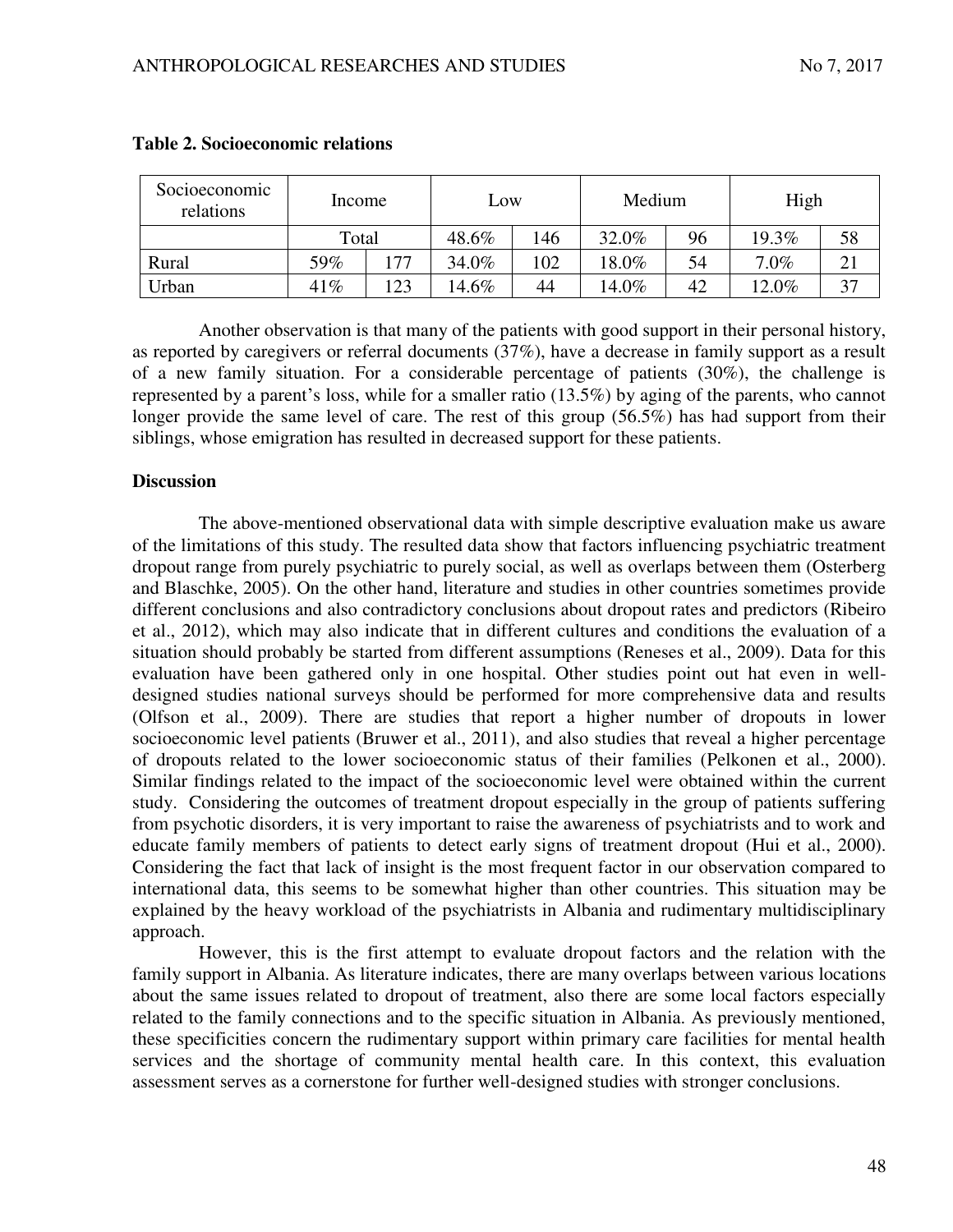#### **Conclusions**

Dropout of psychiatric treatment brings a lot of challenges for the mental health system. Factors influencing the phenomena derive from many parts of the care system for the mental illnesses. Many of the classified reasons are highly probable to be changed. Lack of insight, especially for the studied disorders, is directly related to the work of the multidisciplinary staff within the mental health system. In addition focusing on side effects and choosing drugs with the fewest side effects possible or lowering side effects by using the lowest appropriate dose prescribed by the physicians will help patients to continue effective treatment. Family support, even if not in the first sight of the problem, is present in one form or another in the majority of cases. In this context, demographic changes should be foreseen as accurately as possible in order to take the necessary measures to ease the social and economic burden. Albanian family has still a great solidarity, but there are also other reasons that go beyond. As reported, aging of the parents of the mentally ill patients has started to produce effects in the care and quality of life for the patients, so measures to replace the support of parents should be taken by the social services. Also, emigration has given its consequences with decreasing the level of care. The socioeconomic status has its implications and this point should be taken into consideration when evaluating the total cost of mental health disability. Finally, this attempt should be followed by other studies with the support of government organizations, including costs evaluation for medicines and social support.

### **Bibliography**

- 1. Baekeland, F., Lundwall, L., 1975. Dropping out of treatment: a critical review*, Psychological Bulletin*, 82 (5), pp. 738-783.
- 2. Blackwell, B., 1976. Treatment Adherence. *British Journal of Psychiatry*, 129 (6), pp.513-531.
- 3. Bruwer, B, Sorsdahl, K, Harrison, J., Stein, D.J., Williams, D., Seedat, S., 2011. Barriers to mental health care and predictors of treatment dropout in the South African Stress and Health Study. *Psychiatric Services,* 62 (7), pp. 774-781.
- 4. Chen, A., 1991. Noncompliance in community psychiatry: a review of clinical interventions. *Hospital & Community Psychiatry*, 42 (3), pp. 282-287.
- 5. Furegato, A.R.F., Castro, S.A., Santos, J.L.F., 2011. Psychiatric readmissions and their association with sociodemographic and clinical profiles. *Journal of Epidemiology & Community* H*ealth,* A362 doi: 10.1136/jech.2011.142976m.39.
- 6. Hui, C.L., Chen, E.Y., Kan, C.S., Yip, K.C., Law, C.W., Chiu, C.P., 2006. Detection of nonadherent behavior in early psychosis. *Australian & New Zealand Journal of Psychiatry*, 40 (5), pp. 446-451
- 7. Leggatt, M., 2002. Families and mental health workers. The need for partnership. *World Psychiatry,* 1 (1), pp. 52-55.
- 8. Masaki, N., Fujita, T., Kai, S., Zaitsu, Y., Hira, Y., Kondoh K., Yamashita, K., Hatada, K., 1997. Readmission among discharged psychiatric patients and it's correlates. *Japanese Journal of Public Health - Nihon Koshu Eisei Zasshi*, 44 (5), pp. 372-383.
- 9. Olfson, M., Mojtabai, R., Sampson, N.A., Hwang, I., Druss, B., Wang, P.S., Wells, K.B., Pincus, H.A., Kessler, R.C., 2009. Dropout from Outpatient Mental Health Care in the United States. *Psychiatric Services*, 60 (7), pp. 898–907.
- 10. Osterberg, L., Blaschke T., 2005. Adherence to medication. *New England Journal of Medicine*, 353 (5), pp. 487-497.